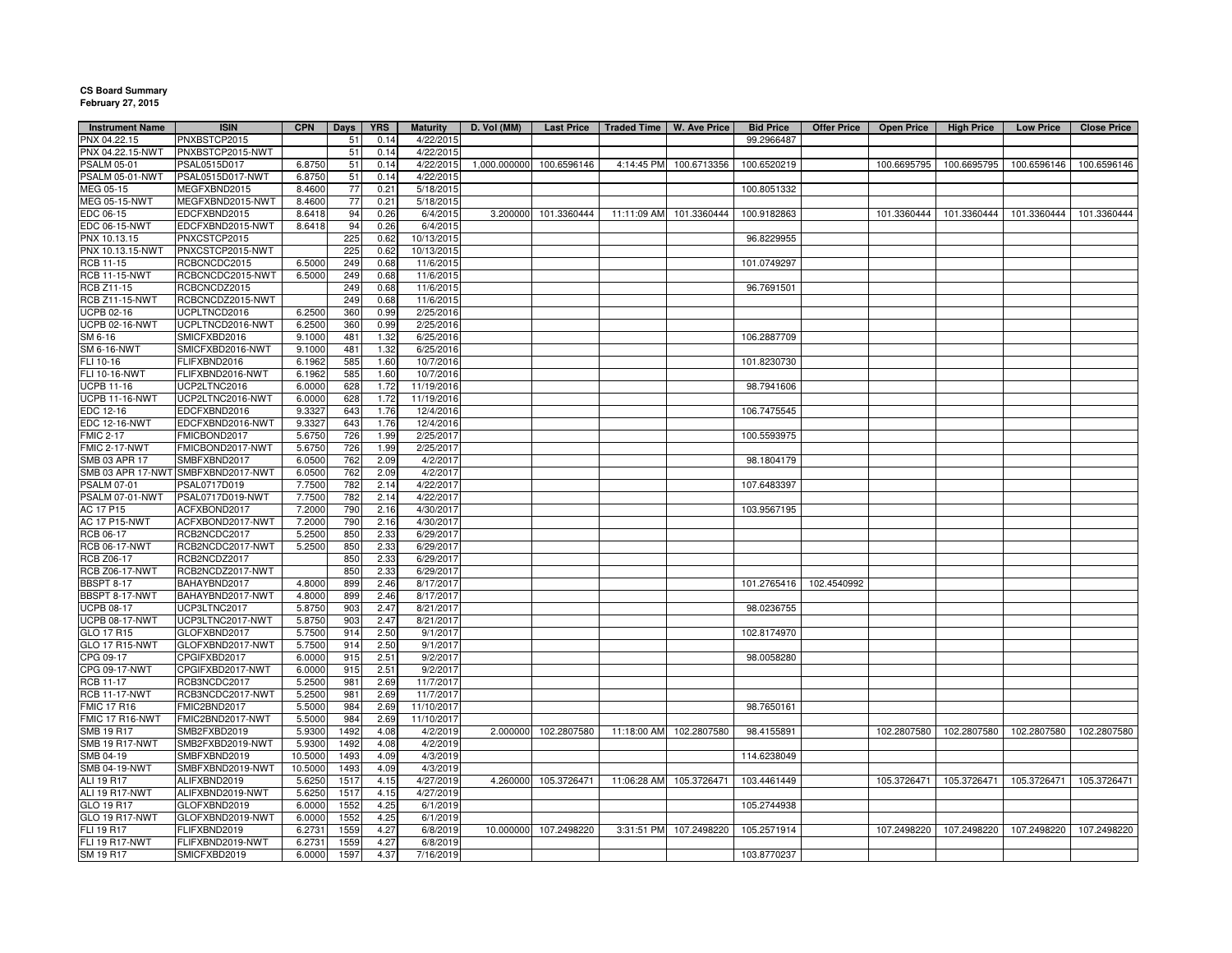| <b>Instrument Name</b>   | <b>ISIN</b>                       | <b>CPN</b>       | Days         | <b>YRS</b>   | <b>Maturity</b>        | D. Vol (MM) |             | Last Price   Traded Time   W. Ave Price |                         | <b>Bid Price</b> | Offer Price | <b>Open Price</b> | <b>High Price</b> | <b>Low Price</b> | <b>Close Price</b> |
|--------------------------|-----------------------------------|------------------|--------------|--------------|------------------------|-------------|-------------|-----------------------------------------|-------------------------|------------------|-------------|-------------------|-------------------|------------------|--------------------|
| SM 19 R17-NWT            | SMICFXBD2019-NWT                  | 6.0000           | 1597         | 4.37         | 7/16/2019              |             |             |                                         |                         |                  |             |                   |                   |                  |                    |
| <b>FMIC 19 R17</b>       | FMICBOND2019                      | 5.7500           | 1622         | 4.44         | 8/10/2019              |             |             |                                         |                         | 98.0727873       |             |                   |                   |                  |                    |
| FMIC 19 R17-NWT          | FMICBOND2019-NWT                  | 5.7500           | 1622         | 4.44         | 8/10/2019              |             |             |                                         |                         |                  |             |                   |                   |                  |                    |
| IGS 08-19                | JGSFXBND2019                      | 5.2317           | 1639         | 4.49         | 8/27/2019              | 99.840000   | 104.4897479 | 3:26:38 PM                              | 103.7956202             | 102.3302790      |             | 105.0267135       | 105.0267135       | 101.3205784      | 104.4897479        |
| <b>JGS 08-19-NWT</b>     | JGSFXBND2019-NWT                  | 5.2317           | 1639         | 4.49         | 8/27/2019              |             |             |                                         |                         |                  |             |                   |                   |                  |                    |
| GTCAP 11-19              | GTCFXBND2019                      | 4.7106           | 1711         | 4.68         | 11/7/2019              |             |             |                                         |                         | 100.0429248      |             |                   |                   |                  |                    |
| GTCAP 11-19-NWT          | GTCFXBND2019-NWT                  | 4.7106           | 1711         | 4.68         | 11/7/2019              |             |             |                                         |                         |                  |             |                   |                   |                  |                    |
| <b>VLL 19 R17</b>        | VLLFXBND2019                      | 5.6542           | 1713         | 4.69         | 11/9/2019              |             |             |                                         |                         | 98.9980916       | 100.8376552 |                   |                   |                  |                    |
| VLL 19 R17-NWT           | VLLFXBND2019-NWT                  | 5.654            | 1713         | 4.69         | 11/9/2019              |             |             |                                         |                         |                  |             |                   |                   |                  |                    |
| AC 19 R16                | ACFXBOND2019                      | 5.4500           | 1727         | 4.73         | 11/23/2019             | 2.000000    | 102.3052868 |                                         | 4:03:59 PM 102.3065659  | 101.8825765      |             | 102.3052868       | 102.3052868       | 102.3052868      | 102.3052868        |
| AC 19 R16-NWT            | ACFXBOND2019-NWT                  | 5.4500           | 1727         | 4.73         | 11/23/2019             |             |             |                                         |                         |                  |             |                   |                   |                  |                    |
| GTCAP 20 R17             | GTCFXBND2020                      | 4.837            | 1823         | 4.99         | 2/27/2020              |             |             |                                         |                         | 95.4370758       |             |                   |                   |                  |                    |
|                          | GTCAP 20 R17-NWT GTCFXBND2020-NWT | 4.8371           | 1823         | 4.99         | 2/27/2020              |             |             |                                         |                         |                  |             |                   |                   |                  |                    |
| SMPH 03-20               | SMPHFXBD2020                      | 5.1000           | 1826         | 5.00         | 3/1/2020               |             |             |                                         |                         | 100.4396807      | 102.6716639 |                   |                   |                  |                    |
| SMPH 03-20-NWT           | SMPHFXBD2020-NWT                  | 5.1000           | 1826         | 5.00         | 3/1/2020               |             |             |                                         |                         |                  |             |                   |                   |                  |                    |
| CPG 20 R18               | CPGIFXBD2020                      | 6.6878           | 1827         | 5.00         | 3/2/2020               |             |             |                                         |                         | 100.0000000      |             |                   |                   |                  |                    |
| CPG 20 R18-NWT           | CPGIFXBD2020-NWT                  | 6.687            | 1827         | 5.00         | 3/2/2020               |             |             |                                         |                         |                  |             |                   |                   |                  |                    |
| MBT 04-20                | MBTLTNCD2020                      | 4.0000           | 1880         | 5.15         | 4/24/2020              |             |             |                                         |                         |                  |             |                   |                   |                  |                    |
| EDC 20 R18               | EDCFXBND2020                      | 4.1583           | 1889         | 5.17         | 5/3/2020               | 3.000000    | 96.2013486  | 3:29:57 PM                              | 96.2013486              | 91.9104181       | 99.8031829  | 96.2013486        | 96.2013486        | 96.2013486       | 96.2013486         |
| EDC 20 R18-NWT           | EDCFXBND2020-NWT                  | 4.1583           | 1889         | 5.17         | 5/3/2020               |             |             |                                         |                         |                  |             |                   |                   |                  |                    |
| PNB 06-20                | PNBLTNCD2020                      | 4.1250           | 1929         | 5.28         | 6/12/2020              |             |             |                                         |                         |                  |             |                   |                   |                  |                    |
| RCB 06-20                | RCBLTNCD2020                      | 4.1250           | 1936         | 5.30         | 6/19/2020              |             |             |                                         |                         |                  |             |                   |                   |                  |                    |
| GLO 20 R18               | GLOFXBND2020                      | 4.8875           | 1964         | 5.38         | 7/17/2020              |             |             |                                         |                         | 95.4745283       |             |                   |                   |                  |                    |
| GLO 20 R18-NWT           | GLOFXBND2020-NWT                  | 4.8875           | 1964         | 5.38         | 7/17/2020              |             |             |                                         |                         |                  |             |                   |                   |                  |                    |
| ALI 20 R19               | ALIFXBND2020                      | 4.6250           | 2049         | 5.61         | 10/10/2020             |             |             |                                         |                         | 97.9426642       |             |                   |                   |                  |                    |
| ALI 20 R19-NWT           | ALIFXBND2020-NWT                  | 4.6250           | 2049         | 5.61         | 10/10/2020             |             |             |                                         |                         |                  |             |                   |                   |                  |                    |
| FLI 20 R19               | FLIFXBND2020                      | 4.8562           | 2078         | 5.69         | 11/8/2020              |             |             |                                         |                         | 99.5363390       |             |                   |                   |                  |                    |
| <b>FLI 20 R19-NWT</b>    | FLIFXBND2020-NWT                  | 4.856            | 2078         | 5.69         | 11/8/2020              |             |             |                                         |                         |                  |             |                   |                   |                  |                    |
| AEV 20 R19               | AEVFXBND2020                      | 4.4125           | 2091         | 5.72         | 11/21/2020             | 2.990000    | 98.8125879  | 3:34:17 PM                              | 98.8125879              | 96.3656945       |             | 98.8125879        | 98.8125879        | 98.8125879       | 98.8125879         |
| AEV 20 R19-NWT           | AEVFXBND2020-NWT                  | 4.4125           | 2091         | 5.72         | 11/21/2020             |             |             |                                         |                         |                  |             |                   |                   |                  |                    |
| <b>JER 20 P19</b>        | MERFXBND2020                      | 4.3750           | 2112         | 5.78         | 12/12/2020             |             |             |                                         |                         | 96.8798030       | 99.8724746  |                   |                   |                  |                    |
| <b>MER 20 P19-NWT</b>    | MERFXBND2020-NWT                  | 4.3750           | 2112         | 5.78         | 12/12/2020             |             |             |                                         |                         |                  |             |                   |                   |                  |                    |
| TEL 21 R19               | TELFXBND2021                      | 5.2250           | 2168         | 5.94         | 2/6/2021               |             |             |                                         |                         | 100.3793231      |             |                   |                   |                  |                    |
| <b>TEL 21 R19-NWT</b>    | TELFXBND2021-NWT                  | 5.2250           | 2168         | 5.94         | 2/6/2021               |             |             |                                         |                         |                  |             |                   |                   |                  |                    |
| ABS 21 R19               | ABSFXBND2021                      | 5.3350           | 2172         | 5.95         | 2/10/2021              |             |             |                                         |                         | 91.9640147       |             |                   |                   |                  |                    |
| ABS 21 R19-NWT           | ABSFXBND2021-NWT                  | 5.3350           | 2172         | 5.95         | 2/10/2021              |             |             |                                         |                         |                  |             |                   |                   |                  |                    |
| ROCK 21 R19              | ROCKFXBD2021                      | 5.0932           | 2177         | 5.96         | 2/15/2021              |             |             |                                         |                         | 98.9488721       |             |                   |                   |                  |                    |
| ROCK 21 R19-NWT          | ROCKFXBD2021-NWT                  | 5.0932           | 2177         | 5.96         | 2/15/2021              |             |             |                                         |                         |                  |             |                   |                   |                  |                    |
| <b>IGS 21 R19</b>        | JGSFXBND2021                      | 5.2442           | 2189         | 5.99         | 2/27/2021              | 1.000000    | 102.2814617 | 10:47:12 AM                             | 102.2814617             | 99.7160272       |             | 102.2814617       | 102.2814617       | 102.2814617      | 102.2814617        |
| JGS 21 R19-NWT           | JGSFXBND2021-NWT                  | 5.2442           | 2189         | 5.99         | 2/27/2021              |             |             |                                         |                         |                  |             |                   |                   |                  |                    |
| <b>MNTC 21 R19</b>       | MNTCFXBD2021                      | 5.0700           | 2221         | 6.08         | 3/31/2021              |             |             |                                         |                         | 98.2980783       |             |                   |                   |                  |                    |
| MNTC 21 R19-NWT          | MNTCFXBD2021-NWT                  | 5.0700           | 2221         | 6.08         | 3/31/2021              |             |             |                                         |                         |                  |             |                   |                   |                  |                    |
| SMB 21 R19               | SMBFXBND2021                      | 5.5000           | 2223         | 6.09         | 4/2/2021               | 1.900000    | 102.7221110 |                                         | 11:15:57 AM 102.7221110 | 99.2314503       |             | 102.7221110       | 102.7221110       | 102.7221110      | 102.7221110        |
| <b>SMB 21 R19-NWT</b>    |                                   |                  | 2223         |              |                        |             |             |                                         |                         |                  |             |                   |                   |                  |                    |
| <b>VLL 21 R19</b>        | SMBFXBND2021-NWT                  | 5.5000           |              | 6.09         | 4/2/2021               |             |             |                                         |                         |                  |             |                   |                   |                  |                    |
| VLL 21 R19-NWT           | VLLFXBND2021<br>VLLFXBND2021-NWT  | 5.9437<br>5.9437 | 2260<br>2260 | 6.19<br>6.19 | 5/9/2021<br>5/9/2021   |             |             |                                         |                         | 98.4362939       |             |                   |                   |                  |                    |
|                          |                                   |                  |              |              |                        |             |             |                                         |                         |                  |             |                   |                   |                  |                    |
| AC 05-21<br>AC 05-21-NWT | ACFXBOND2021<br>ACFXBOND2021-NWT  | 6.8000<br>6.8000 | 2263<br>2263 | 6.20<br>6.20 | 5/12/2021<br>5/12/2021 | 3.500000    | 112.0797905 |                                         | 3:09:32 PM 111.5954848  | 110.2370784      |             | 110.9648648       | 112.0797905       | 110.9648648      | 112.0797905        |
|                          |                                   |                  |              |              |                        |             |             |                                         |                         |                  |             |                   |                   |                  |                    |
| SM 21 R19                | SMICFXBD2021                      | 5.2958           | 2270<br>2270 | 6.21         | 5/19/2021              |             |             |                                         |                         | 99.3694317       |             |                   |                   |                  |                    |
| <b>SM 21 R19-NWT</b>     | SMICFXBD2021-NWT                  | 5.2958           |              | 6.21         | 5/19/2021              |             |             |                                         |                         |                  |             |                   |                   |                  |                    |
| CHI 21 R19               | CHIFXBND2021                      | 5.3200           | 2288         | 6.26         | 6/6/2021               |             |             |                                         |                         | 95.9807285       |             |                   |                   |                  |                    |
| CHI 21 R19-NWT           | CHIFXBND2021-NWT                  | 5.3200           | 2288         | 6.26         | 6/6/2021               |             |             |                                         |                         |                  |             |                   |                   |                  |                    |
| GTCAP 21 R19             | GTCFXBND2021                      | 5.1965           | 2350         | 6.43         | 8/7/2021               |             |             |                                         |                         | 97.6994063       |             |                   |                   |                  |                    |
|                          | GTCAP 21 R19-NWT GTCFXBND2021-NWT | 5.1965           | 2350         | 6.43         | 8/7/2021               |             |             |                                         |                         |                  |             |                   |                   |                  |                    |
| SMPH 21 R19              | SMPHFXBD2021                      | 5.2006           | 2375         | 6.50         | 9/1/2021               |             |             |                                         |                         | 99.7294438       |             |                   |                   |                  |                    |
| SMPH 21 R19-NWT          | SMPHFXBD2021-NWT                  | 5.2006           | 2375         | 6.50         | 9/1/2021               |             |             |                                         |                         |                  |             |                   |                   |                  |                    |
| CPG 21 R20               | CPGIFXBD2021                      | 6.9758           | 2376         | 6.51         | 9/2/2021               |             |             |                                         |                         | 99.3578234       |             |                   |                   |                  |                    |
| <b>PG 21 R20-NWT</b>     | CPGIFXBD2021-NWT                  | 6.9758           | 2376         | 6.51         | 9/2/2021               |             |             |                                         |                         |                  |             |                   |                   |                  |                    |
| AP 21 R19                | APCFXBND2021                      | 5.2050           | 2384         | 6.53         | 9/10/2021              |             |             |                                         |                         | 100.0268249      |             |                   |                   |                  |                    |
| AP 21 R19-NWT            | APCFXBND2021-NWT                  | 5.2050           | 2384         | 6.53         | 9/10/2021              |             |             |                                         |                         |                  |             |                   |                   |                  |                    |
| MBT 11-21                | MBTLTNCD2021                      | 4.2500           | 2456         | 6.72         | 11/21/2021             |             |             |                                         |                         |                  |             |                   |                   |                  |                    |
| FLI 21 R20               | FLIFXBND2021                      | 5.4000           | 2469         | 6.76         | 12/4/2021              |             |             |                                         |                         | 100.2817152      |             |                   |                   |                  |                    |